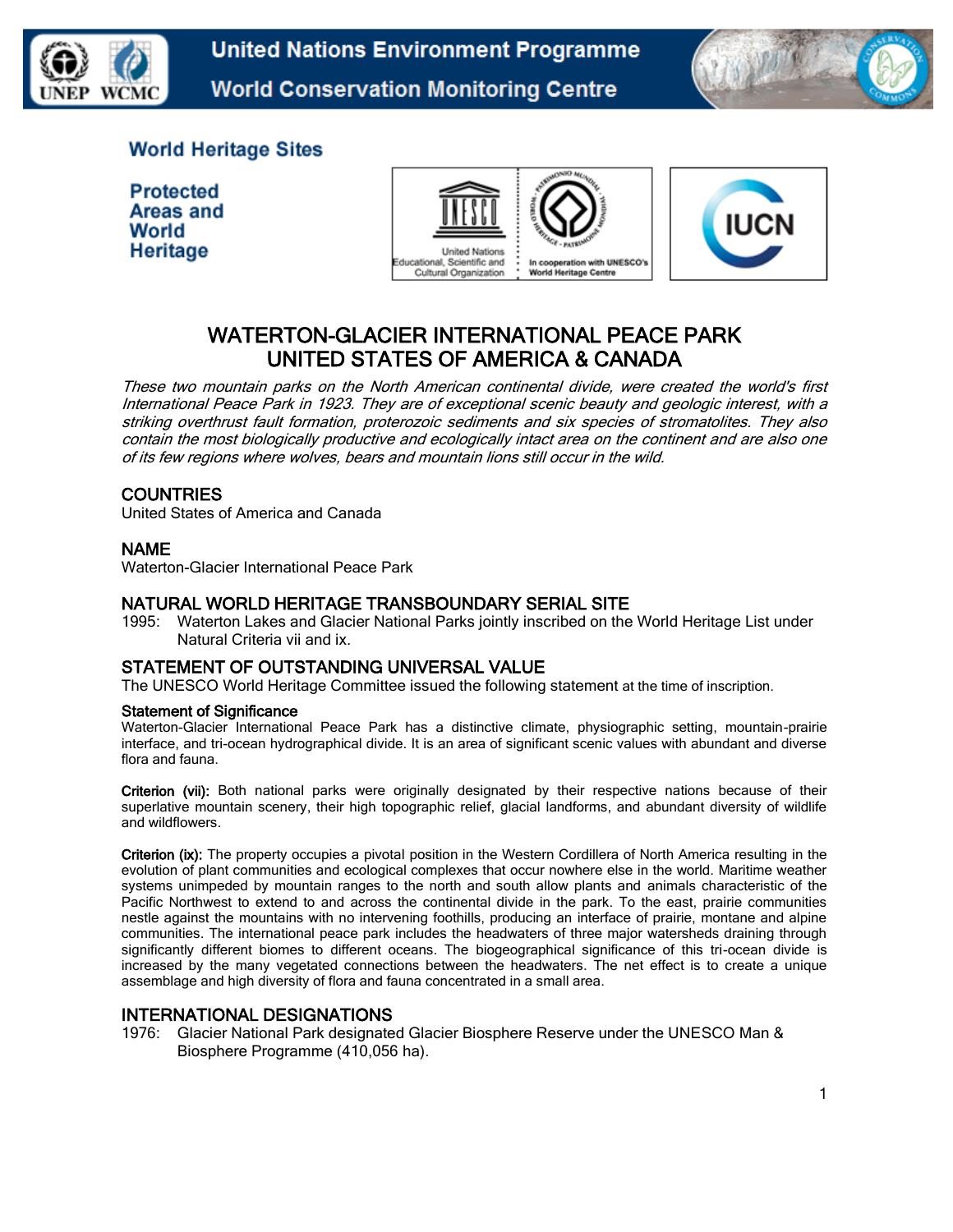1979: Waterton Lakes National Park designated a Biosphere Reserve under the UNESCO Man & Biosphere Programme (52,597ha).

### IUCN MANAGEMENT CATEGORY

| Waterton Lakes National Park: | II National Park |
|-------------------------------|------------------|
| <b>Glacier National Park:</b> | Il National Park |

### BIOGEOGRAPHICAL PROVINCE

Rocky Mountains (1.19.12)

### GEOGRAPHICAL LOCATION

The site is in the eastern Rocky Mountains on the western edge of the Great Plains, straddling both the U.S.- Canadian border and the Continental Divide. Waterton Lakes National Park is in the southwestern corner of the Province of Alberta, bordering Glacier NP to the south, between 49°00' to 49°12'N and 113°40' to 114°10'W. Glacier National Park is in northern Montana, bordering Waterton Lakes NP and British Columbia along its border to the north, and the North and Middle Forks of the Flathead River on its west and south. It lies between 48°15' to 49°00'N and 113°15' to 114°30'W.

### DATES AND HISTORY OF ESTABLISHMENT

1895: Waterton Lakes Forest Park established under the Canadian Dominion Lands Act P.C.1621;

- 1906: Reclassified as a Forest Reserve by the Dominion Forest Reserve Act;
- 1900: Glacier Forest Preserve established;
- 1910: Glacier National Park established by U.S. Congressional Act 36 Stat.354;
- 1911: Waterton Lakes re-classified as a Dominion Park by P.C.1338; 1914: enlarged to 108,556 ha;
- 1930: Reclassified as a National Park by the Canadian National Parks Act, Ch.33, R.S.C. 1930;
- 1932: The two parks combined to form the world's first International Peace Park by the Governments of Canada and the United States; the Blackfeet Confederacy was included in the designation;
- 1976: Glacier National Park (GNP) designated a UNESCO Biosphere Reserve;
- 1979: Waterton Lakes National Park (WLNP) designated part of the UNESCO Biosphere Reserve.
- 1991: The Great Northern Environmental Stewardship Area established with Burlington Northern Railroad.

### LAND TENURE

Waterton Lakes National Park is Crown Land, managed by Parks Canada under the Department of Canadian Heritage. Glacier National Park is Federal government land except for approximately 155 ha of private lands within the Park's jurisdiction. The Park is managed by the National Park Service of the U.S. Department of the Interior.

### AREA

The combined site area is 457,614ha (UNESCO WH List, 2008): Waterton Lakes 52,525ha and Glacier NP 405,089ha. Note that the Parks Canada Report on the State of Conservation of Waterton Glacier International Peace Park of 2004 cites the areas of 52,500ha for Waterton Lakes National Park and 410,187ha for Glacier National Park, totalling 462,687ha.

Waterton Lakes Park is bordered by the Blood Indian Reserve on the east, by Akamina/Kishinena Provincial Park in British Columbia on the west, and by Flathead and Bow-Crow Provincial Forests on the west and north. Glacier Park is bordered by the same Provincial Park and forest to the north; by Flathead National Forest on the west and south, by part of the Lewis and Clark National Forest on the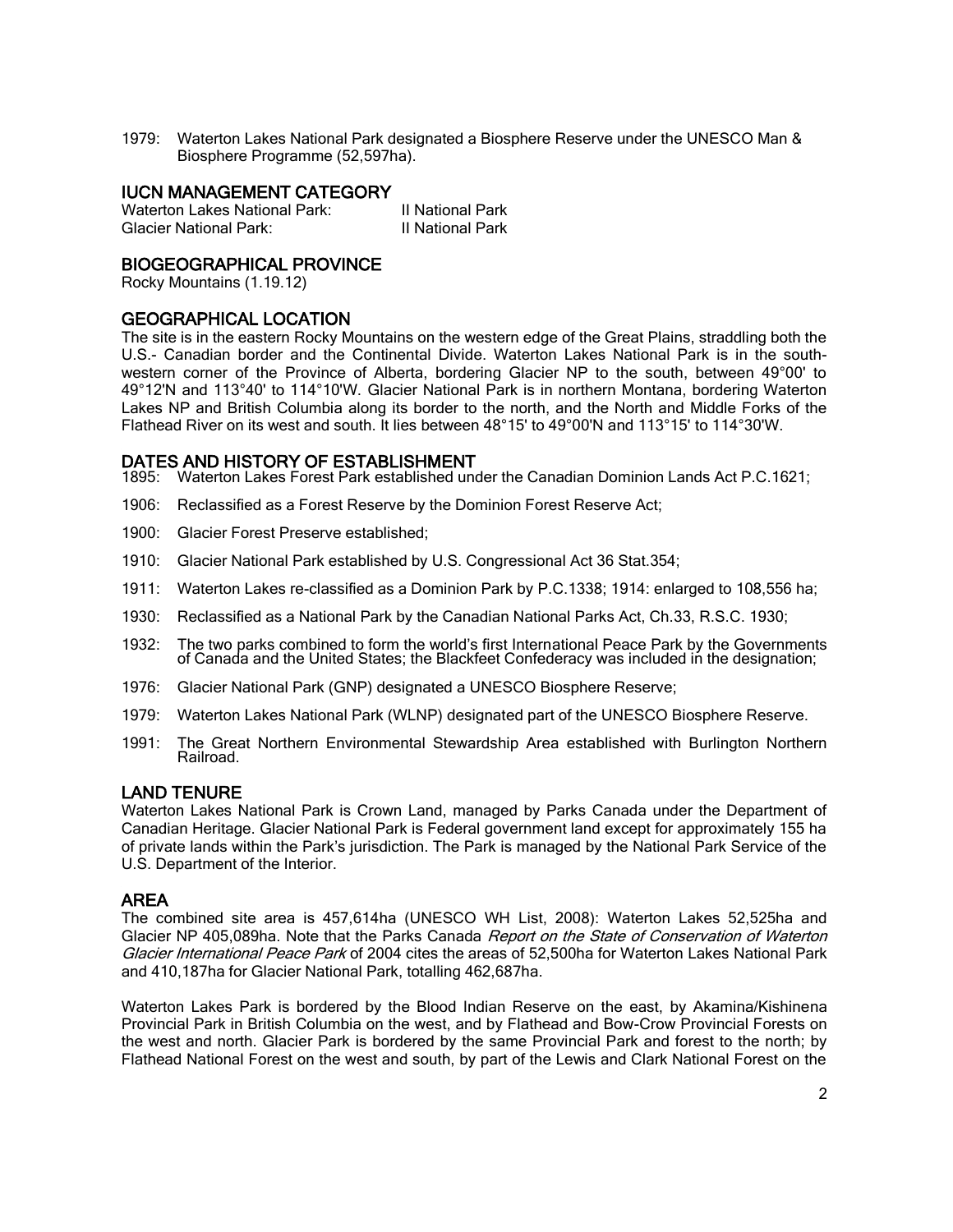south-east, and by the Blackfeet Indian Reservation on the east. The North and Middle Forks of the Flathead River bordering the Park to the west and south are protected by the U.S. Wild Rivers Act.

#### ALTITUDE

Waterton Lakes National Park: 1,280m to 2,920m (Mt. Blakiston). Glacier National Park: 972m to 3,190m (Mt. Cleveland). 5 peaks exceed 3,000m, 32 exceed 2,800m.

#### PHYSICAL FEATURES

The Waterton-Glacier Park lies along the eastern margin of the Lewis Range of the Rocky Mountains which rise in the Front Ranges abruptly from the western edge of the Great Plains without foothills. It includes semi-arid rolling prairie as well as high glaciated mountains. At this point the Rocky Mountains are at their narrowest. Glacier Park itself lies on either side of the Continental Divide.

Waterton Lakes Park lies east of the Divide centred on a long narrow lake, one of the three Waterton lakes, which fills a glacial trough crossing the 49th Parallel, joining the two Parks. Its dominant landforms are the result of both mountain and continental glaciation. These are the 2,500m peaks of the Border and Clark Ranges, which are less rugged than their continuation in Glacier National Park. The Park has no active glaciers but does contain permanent snowfields. Its Precambrian formations contain some of the oldest rocks exposed in the Rocky Mountains and a number of very early fossil assemblages, including fossil stromatolites formed from colonies of blue-green algae. Chernozem soils over glacial deposits underlie the grasslands of the Park, the only sizeable example of this soil order currently protected within the Canadian Parks system (Nomination, 1993).

In Glacier Park the mountains are composed of Precambrian sedimentary strata with major glaciated valleys and intervening northeast-southwest trending ridges. This gives wide variations in elevation and climate, which have resulted in a wide diversity of vegetation types. Pleistocene glaciation has created a landscape of horn-shaped peaks, arêtes, broad U-shaped valleys, hanging valleys, cirques and glacial lakes (totalling 10,936ha) and 2,414km of rivers and streams. The last major glacial retreat occurred about 10,000 years ago leaving some 50 small glaciers of more recent origin, covering 27 sq.km but now retreating fast, and a large number of small lakes. Two rivers, the Waterton and Belly, and several smaller drainages are shared by the two Parks. The complex is in the headwaters of three major continental drainages: to the west via the Columbia River into the Pacific, east via the Missouri River to the Gulf of Mexico, and north via the Saskatchewan River into Hudson Bay. The broad and remote valley of the North Fork of the Flathead River, much of which lies outside the Parks, is considered ecologically very valuable (Mittermeier et al., 2005).

The Parks contain a sedimentary and tectonic stratigraphic record more than 1,250 million years old. The bedrock is a thick layered series of ancient sedimentary formations overlying much younger sediments. This resulted from a major Cretaceous thrust fault, the Lewis Overthrust, which displaced Precambrian sedimentary formations horizontally some 80 km towards and over the much softer Cretaceous Great Plains formations. These are highly visible in the McConnell thrust on Mt Yamanuska, Alberta and the Lewis thrust on the Alberta-Montana border. These are two of the world's largest and most explicit examples of mountain building by overthrusting, notable for the clarity of their geological structure. They occur on the very eastern edge of the mountains, as in Chief Mountain, dramatising their contrast with the plains. In the Precambrian formations in Glacier Park, layers of Proterozoic sedimentary rock are exposed in cliffs coloured by eroded minerals and intrusions of igneous diorite. Five caves, Haystack, Algal, Zoo and Poia Lake, have been discovered, the only such caves of Precambrian age known for Montana; also six species of fossil stromatolites. The scenery of both parks is superlative.

#### CLIMATE

The region's Cordilleran climate is rigorous but very variable, Summers are brief, cool and rainy with many thunderstorms; winters are comparatively mild and snowy. It is influenced by two systems: Arctic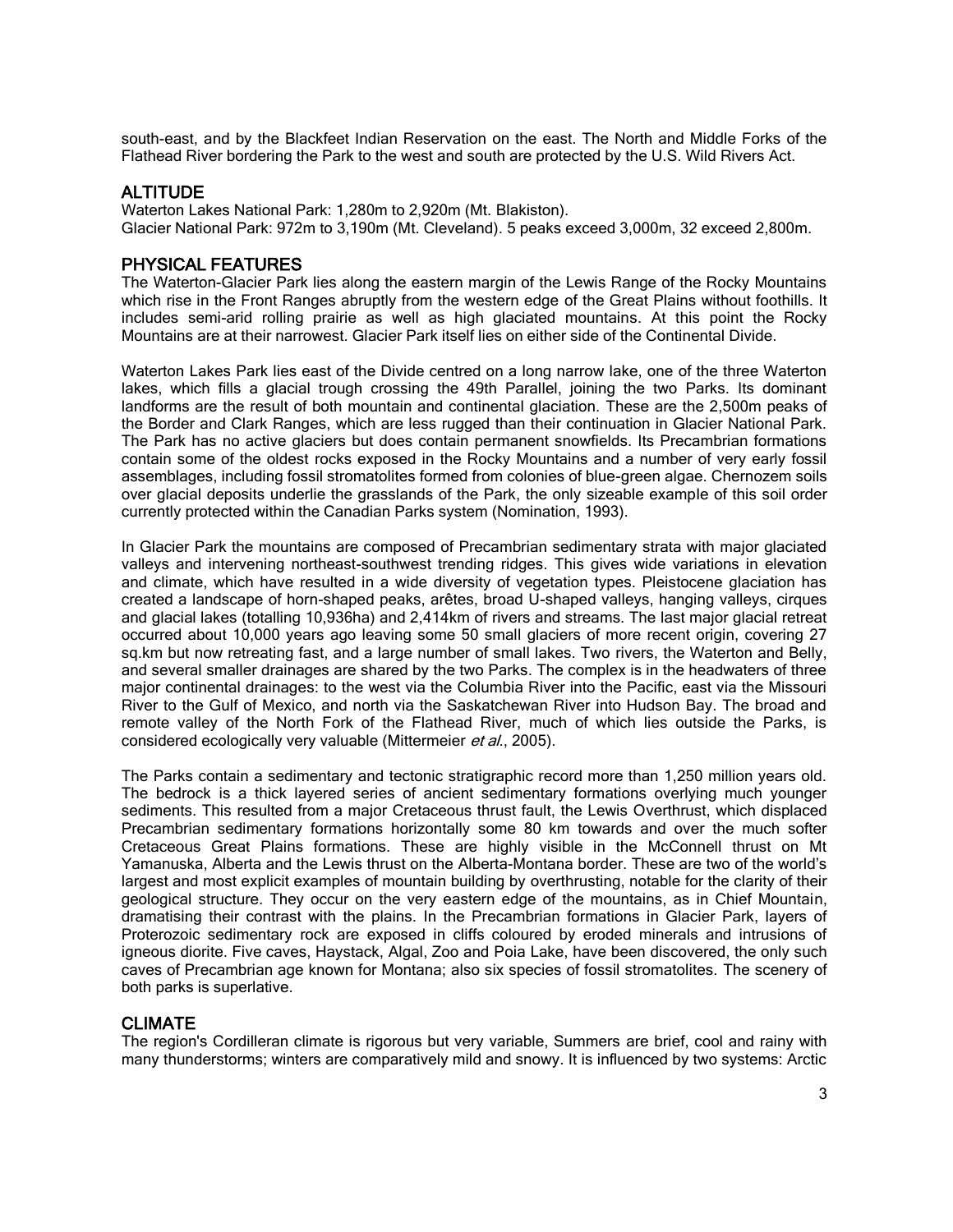Continental and Pacific Maritime, the second being dominant. A Pacific storm track brings heavy precipitation to the west of Glacier Park, moderating temperatures. In winter it produces frequent Chinook (föhn) winds which, combined with the rain-shadow effect, result in high drying winds and dramatic rises in temperature on the eastern side of the Divide. Waterton is said to be the second windiest place in Alberta, especially in January and November. Daily winds average 30km/hr but gusts of 120km/h (75mph) are not uncommon.

The mean annual precipitation varies from 480mm to 2,500mm according to location but is about 920mm in Waterton Lakes where the annual snowfall at low elevations averages 575mm. Its mean monthly temperatures are -9.4°C in January and 17.2°C in July. In Glacier Park, mean annual temperatures range between 4°C to 38°C on the west side of the Park to 12°C to 36°C on the east side. Snowfall is high on the west slopes but climate change is affecting the glaciers. In 1850 there were 150 glaciers in the area: many are now a third of the size they were then and are melting fast. The tree line in the parks is creeping higher, the subalpine meadows are filling in with trees and the alpine areas are shrinking.

#### **VEGETATION**

The Peace Park is the most biologically productive and ecologically intact part of the North Central Rocky Mountains Forest ecoregion with ecological complexes and plant communities that occur nowhere else. The Continental Divide separates two climatic zones, Pacific Maritime and Arctic Continental. Waterton Lakes Park lies to the east side and Glacier Park laps both sides of the Divide from dense boreal forests on the west to semi-arid foothills in the east. The area is near the 50°N line of floristic discontinuity between the southern and northern Rocky Mountains, and is at the southern limit for many boreal species. It is also at the northern limit for several southern alpine plants. The prevailing maritime climate brings many species related to the far western flora, here at their eastern limit. So in a relatively small area, there are five floristic ecoregions: alpine meadows and tundra, subalpine forest, montane fir-whitebark pine forest, aspen parkland, and fescue prairie (Strong & Leggat, 1981). The steep environmental gradients also create a mosaic of habitats where boundaries between zones occur higher on warmer, drier south and west slopes compared with cooler, moist north and east slopes. In WLNP 23 different habitat types are recognised, with some 870 species of vascular plants. In Glacier NP some 1,258 vascular plant species have been identified (Nomination, 1985), though this total may include some found across the border. These life zones, separated along the altitudinal gradient, contain a range of biodiversity unmatched in the Northern Rockies.

Waterton Lakes National Park: In addition to 870 vascular species, the flora has 182 bryophytes and 218 lichens, many at the edge of their geographic ranges. About 113 vascular plants (10% of the provincial total) were listed as rare within Alberta (Argus et al., 1978); 34 species are unknown in Alberta outside the Park, and six species are classified as rare in Canada: *Stellaria americana*, Townsendia condensata, Gayophytum racemosum, Papaver pigmaeum, Douglasia montana and Aquilegia jonesii.

Alpine tundra which covers about 25% of the Park is found above 2,250m. It is dry and windy with a 60-day growing season. In addition to tundra, there are alpine meadows, fellfields with cushion plant communities and alpine bogs. High level islands of krummholz result from the high winds, ice-shear and short growing season. In summer the brief flowering season is brilliant with plants such as mountain avens Dryas octopetala, yellow monkeyflower Mimulus luteus and Polemonium viscosa. The rare endemic dwarf alpine poppy Papaver pygmaeum is found on rocky slopes and ridges above the timberline. The subalpine forest biome which covers 30% of the Park extends between 1,650m and 2,250m in two fairly distinct zones: lower forest from 1,650 to 1,950m and upper forest from 2,950 to 2,250. The drier open upper forest has a strong boreal element, with dwarf birch Betula glandulosa, subalpine larch [Larix lyallii](http://sea.unep-wcmc.org/isdb/Taxonomy/tax-species-result.cfm?habit=&displaylanguage=eng&Genus=%25Larix%25&source=plants&Species=lyallii&Country=), whitebark pine [Pinus albicaulis](http://sea.unep-wcmc.org/isdb/Taxonomy/tax-species-result.cfm?habit=&displaylanguage=eng&Genus=%25pinus%25&source=plants&Species=albicaulis&Country=), scrub limber pine [P. flexilis](http://sea.unep-wcmc.org/isdb/Taxonomy/tax-species-result.cfm?habit=&displaylanguage=eng&Genus=%25pinus%25&source=plants&Species=flexilis&Country=), lodgepole pine P.contorta and Douglas fir Pseudotsuga menziesii, smooth woodrush Luzula hitchcockii and fireweed Epilobium angustifolium. The moister lower forest is dominated by Englemann spruce Picea [engelmanni](http://sea.unep-wcmc.org/isdb/Taxonomy/tax-species-result.cfm?habit=&displaylanguage=eng&Genus=%25Picea%25&source=plants&Species=engelmannii&Country=) and subalpine fir [Abies lasiocarpa](http://sea.unep-wcmc.org/isdb/Taxonomy/tax-species-result.cfm?habit=&displaylanguage=eng&Genus=%25Abies%25&source=plants&Species=lasiocarpa&Country=).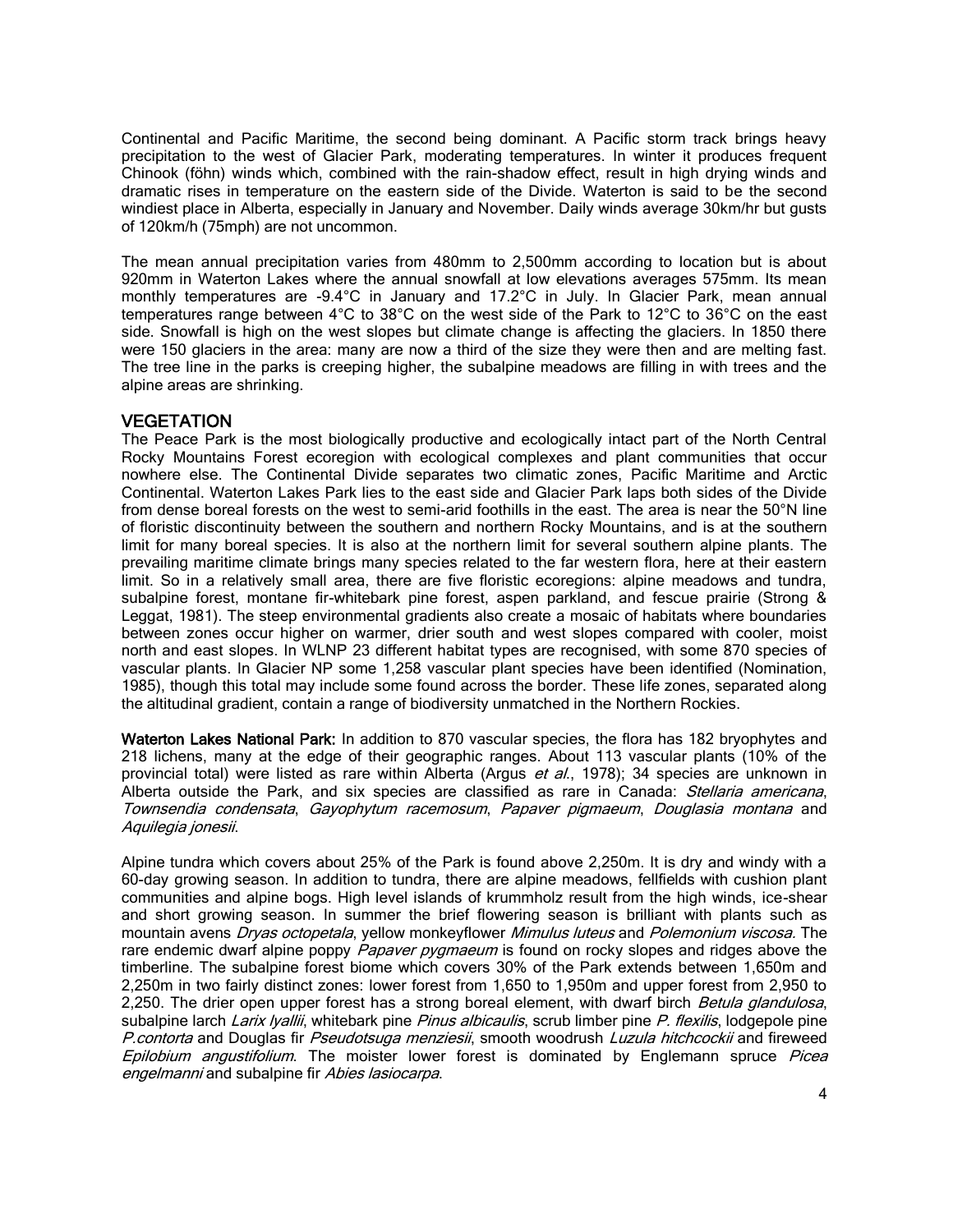The montane biome in Canada lies between 1,250m and 1,500m, covering some 25% of the Park. It is largely restricted to the dry foothills and major river valleys of the eastern slopes. The dominant species are Douglas fir with limber and lodgepole pines. Much of the key ungulate winter range is found in this area. The aspen Populus tremuloides parkland, 10% of the park, grows on the drier eastern foothills between 1,280m and 1,500m. It is a transitional belt between prairie grasslands and coniferous forest, the dominant species being Engelmann spruce - subalpine fir forest and lodgepole pine with some trembling aspen, balsam poplar *Populus balsamifera*, cottonwood *[P. trichocarpa](http://sea.unep-wcmc.org/isdb/Taxonomy/tax-species-result.cfm?habit=&displaylanguage=eng&Genus=%25Populus%25&source=plants&Species=trichocarpa&Country=)* at lower elevations, serviceberry Amelanchier alnifolia, hogweed Heracleum lanatum and extensive areas of bunchgrass Festuca scabrella. In September and October the autumn colours are very striking.

The fescue grassland or bunchgrass prairie grows on rich soils and is almost entirely a rough fescueoatgrass Festuca scabrella-Danthonia parryi association with junegrass Koeleria macrantha. The 3,300ha of this prairie in Waterton NP (6% of its area) is the only example of this plant association in the Parks Canada system since most is under the plough. Aquatic ecosystems (3% of the two Parks) include fens, sphagnum bogs and at low elevations, riparian communities dominated on both sides of the Divide by aspen, cottonwood, and willow *Salix* spp. Some flowering plants are found throughout the Parks: beargrass *Nolina microcarpa*, monkey flower *Mimulus luteus*, glacier lily *Erithronium* grandiflorum, balsam root Balsomorhiza hookeri and Indian paintbrush Castilleja coccinea.

Glacier National Park: Plant species in the Park have affinities with four major floristic provinces: Cordilleran (49%), characteristic of the central and southern Rocky Mountains and the mountains of the northwest; Boreal (39%), similar to much of the vegetation of Canada; Arctic-Alpine (10%); and a few representatives from the Great Plains (1%). Among its 1,258 species of vascular plants are 20 different species of tree, 93 woody shrubs or vines, 88 annual or biennial species, and 804 types of perennial herbs. There are 30 species endemic to the northern Rocky Mountain region, all but one occurring in cold open areas characteristic of harsh post-glacial environments. Many are relics of the post-glacial age or grow here because the combination of diverse environmental conditions creates unique micro-habitats. Included are 26 species described as rare within Montana (Lesica, 1984), 67 vascular and 42 non-vascular species listed as sensitive by the State of Montana (Nomination, 1985), and 127 non-native species. Besides vascular plants, the Park has at least 855 species of mosses and lichens and probably more than 200 species of fungi, though it is not a group well-studied there.

Alpine tundra of sparsely vegetated or barren rock, snow and ice which is found above 2,100m on west slopes and 1,800m on east slopes covers about 29% of the Park. It is similar to that in Waterton Lakes Park. Subalpine dry coniferous forest covers 16% of the Park between about 1,700m and 2,100m with a dry windy upper zone and a moister forest in the lower zone. Dominant species are whitebark pine [Pinus albicaulis](http://sea.unep-wcmc.org/isdb/Taxonomy/tax-species-result.cfm?habit=&displaylanguage=eng&Genus=%25pinus%25&source=plants&Species=albicaulis&Country=), limber pine [P. flexilis](http://sea.unep-wcmc.org/isdb/Taxonomy/tax-species-result.cfm?habit=&displaylanguage=eng&Genus=%25pinus%25&source=plants&Species=flexilis&Country=), subalpine larch, subalpine fir Abies lasiocarpa and Douglas fir **[Pseudotsuga menziesii](http://sea.unep-wcmc.org/isdb/Taxonomy/tax-species-result.cfm?habit=&displaylanguage=eng&Genus=%25pseudotsuga%25&source=plants&Species=menziesii&Country=).** On the east side of the Park, dry chinook winds sculpt trees along the high ridges, while all remains calm in the aspen groves below.

The humid coniferous forest of the west slopes covers 33% of the Park. Moist, temperate conditions have allowed the easternmost extension of western red cedar-hemlock [Thuja plicata](http://sea.unep-wcmc.org/isdb/Taxonomy/tax-species-result.cfm?habit=&displaylanguage=eng&Genus=%25thuja%25&source=plants&Species=plicata&Country=) -Tsuga [heterophylla](http://sea.unep-wcmc.org/isdb/Taxonomy/tax-species-result.cfm?habit=&displaylanguage=eng&Genus=%25Tsuga%25&source=plants&Species=heterophylla&Country=) forest, to develop in the Lake McDonald Valley. The west slope forests are clothed chiefly with lodgepole pine-western larch [Pinus contorta](http://sea.unep-wcmc.org/isdb/Taxonomy/tax-species-result.cfm?habit=&displaylanguage=eng&Genus=%25Pinus%25&source=plants&Species=contorta&Country=) - Larix occidentalis forest, subalpine larch, western white pine Pinus monticola, Douglas fir and grand fir [Abies grandis](http://sea.unep-wcmc.org/isdb/Taxonomy/tax-species-result.cfm?habit=&displaylanguage=eng&Genus=%25Abies%25&source=plants&Species=grandis&Country=), with Englemann spruce Picea [engelmanni](http://sea.unep-wcmc.org/isdb/Taxonomy/tax-species-result.cfm?habit=&displaylanguage=eng&Genus=%25Picea%25&source=plants&Species=engelmannii&Country=) and alpine fir [Abies lasiocarpa](http://sea.unep-wcmc.org/isdb/Taxonomy/tax-species-result.cfm?habit=&displaylanguage=eng&Genus=%25Abies%25&source=plants&Species=lasiocarpa&Country=) at higher elevations. In the drier northern part of the west side, rainshadowed by the Whitefish Range, cedar-hemlock forests give way to Douglas fir and lodgepole pine forests while the slopes have remnants of the ponderosa pine-blue bunchgrass Pinus ponderosa - Festuca ovina association.

The differences in rainfall either side of the mountains are not extreme but the desiccating winds make the plant communities very different, the dark west-side forests starkly contrasting with the more open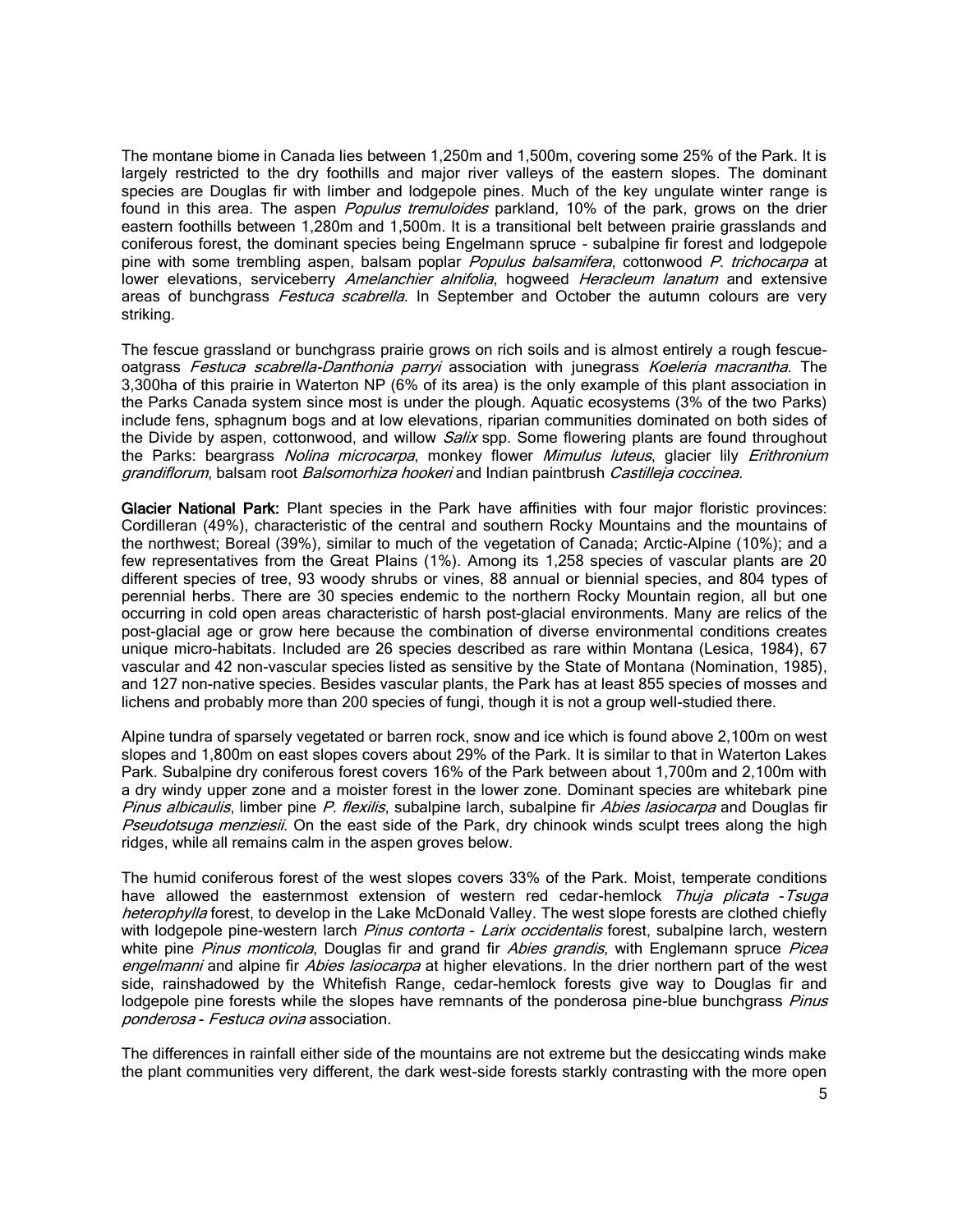forests, glades and grasslands of the east. Deciduous open woodland covers 6% of the Park on the drier eastern foothills, dominated by trembling aspen, balsam poplar, cottonwood and extensive areas of bunchgrass. Dry fescue grassland meadows and bunchgrass prairie (8%) are dominated by the rough fescue-Parry's oatgrass association. 5% of the Park is wet meadow or fen, and 3% is lake, with aquatic plants in the shallow zones. Each of the three major river systems has a distinct aquatic community.

#### FAUNA

The Parks are noted for their wide diversity of habitats and abundance of wildlife. In addition, Glacier National Park is the only location in the lower United States where self-sustaining populations of the three major predators, grey wolf Canis lupus, grizzly bear Ursus arctos horribilis and mountain lion (cougar) Felis concolor still occur naturally, as does the wolverine [Gulo gulo](http://sea.unep-wcmc.org/isdb/Taxonomy/tax-species-result.cfm?displaylanguage=eng&Genus=%25Gulo%25&source=animals&Species=gulo&Country=). Three of the species found there are nationally endangered in the U.S: wolf, bald eagle Haliaeetus leucocephalus which nests in the area, and migrant peregrine *falcon Falco peregrinus*. The grizzly bear, though regarded as threatened, has a healthy population of over 200 animals. The foothill parkland and montane biomes, especially the stream valleys and wetlands, are particularly rich in birds, and the montane and subalpine biomes, in small mammals. The upper subalpine and alpine regions are the least productive but have several species limited mainly to those areas.

In WLNP 63 species of mammals have been recorded. Other large carnivores include more than 400 American black bears Ursus americanus, coyote Canis latrans, river otter [Lutra canadensis](http://sea.unep-wcmc.org/isdb/Taxonomy/tax-species-result.cfm?displaylanguage=eng&Genus=%25Lutra%25&source=animals&Species=canadensis&Country=), Lynx lynx canadensis, bobcat Lynx rufus. Its grasslands are important winter range for ungulates: the seasonal migrations of elk Cervus elaphus from summer quarters in Glacier Park to winter pastures in Waterton Park are an outstanding spectacle. Other ungulates include mule deer *Odocoileus hemionus*, whitetailed deer O. virginianus, moose Alces alces, American bison Bison bison, mountain goat Oreamnos americanus and bighorn sheep Ovis canadensis, the last two being indigenous to the region. Rodents include American beaver Castor canadensis, hoary marmot [Marmota caligata](http://sea.unep-wcmc.org/isdb/Taxonomy/tax-species-result.cfm?displaylanguage=eng&Genus=%25Marmota%25&source=animals&Species=caligata&Country=), fisher [Martes pennantii](http://sea.unep-wcmc.org/isdb/Taxonomy/tax-species-result.cfm?displaylanguage=eng&Genus=%25Martes%25&source=animals&Species=pennanti&Country=), pine marten M. American, American mink Neovison vison, muskrat Ondatra zibethica, least weasel [Mustela nivalis](http://sea.unep-wcmc.org/isdb/Taxonomy/tax-species-result.cfm?displaylanguage=eng&Genus=%25Mustela%25&source=animals&Species=nivalis&Country=) and northern bog lemming [Synaptomys](http://sea.unep-wcmc.org/isdb/Taxonomy/tax-species-result.cfm?displaylanguage=eng&Genus=%25Synaptomys%25&source=animals&Species=borealis&Country=) borealis.

The Parks are on the margins of two major avian migratory routes, the Central and Pacific flyways and their marshes and lakes are much used as staging grounds. The bald eagle and migrant peregrine falcon pass through. In GNP some 272 bird species have been recorded, 132 being breeding species. Among the number are western grebe Aechmorphoros occidentalis, American bittern Botaurus [lentiginosus](http://sea.unep-wcmc.org/isdb/Taxonomy/tax-species-result.cfm?displaylanguage=eng&Genus=%25botaurus%25&source=animals&Species=lentiginosus&Country=), Swainson's hawk [Buteo swainsoni](http://sea.unep-wcmc.org/isdb/Taxonomy/tax-species-result.cfm?displaylanguage=eng&Genus=%25Buteo%25&source=animals&Species=swainsoni&Country=), long-billed curlew [Numenius americanus](http://sea.unep-wcmc.org/isdb/Taxonomy/tax-species-result.cfm?displaylanguage=eng&Genus=%25Numenius%25&source=animals&Species=americanus&Country=), hairy woodpecker [Picoides villosus](http://sea.unep-wcmc.org/isdb/Taxonomy/tax-species-result.cfm?displaylanguage=eng&Genus=%25Picoides%25&source=animals&Species=villosus&Country=), willow flycatcher [Empidonax traillii](http://sea.unep-wcmc.org/isdb/Taxonomy/tax-species-result.cfm?displaylanguage=eng&Genus=%25Empidonax%25&source=animals&Species=traillii&Country=), and loggerhead shrike Lanius [ludovicianus](http://sea.unep-wcmc.org/isdb/Taxonomy/tax-species-result.cfm?displaylanguage=eng&Genus=%25Lanius%25&source=animals&Species=ludovicianus&Country=). Only some seven amphibian species and three reptiles are recorded (Mittermeier et al., 2005).

The fish fauna of the Parks includes 20 species, among them mountain whitefish *Coregonus* commersoni, cutthroat trout Salmo clarki, rainbow trout S. gairdnerii, lake trout Salvelinus namaycush, bull trout S. confluentus and Arctic grayling Thymallus signifer. Fish indigenous to Glacier National Park include west slope cutthroat trout *Oncorhynchus clarki lewisi*, in one of its last strongholds, and Kokanee salmon O. nerka, which attracts the carrion-feeding bald eagle during the spawning run. Both brook trout *[Salvelinus fontinalis](http://sea.unep-wcmc.org/isdb/Taxonomy/tax-species-result.cfm?displaylanguage=eng&Genus=%25Salvelinus%25&source=animals&Species=fontinalis&Country=)* and rainbow trout are introduced species. The pygmy whitefish Proscopium coulteri is known only from these lakes, and the presence of deepwater four-horn sculpin Triglopsis quadricornis is unique in Alberta. The opossum shrimp Mysis relicta is a relic species of the area. Elements of three basic insect bio-communities have been identified: Nearctic, West Coast and Great Basin. Two amphipod species were recently discovered, including the first troglobites (aquatic cave dwelling insects) to be identified in GNP. One caddisfly *Helicopsyche* spp. is unusual in being found only in Waterton Lakes National Park and the State of Utah. One new species of mite from the genus Morimotacarus has been found in the area, the only known representative of this genus in North America.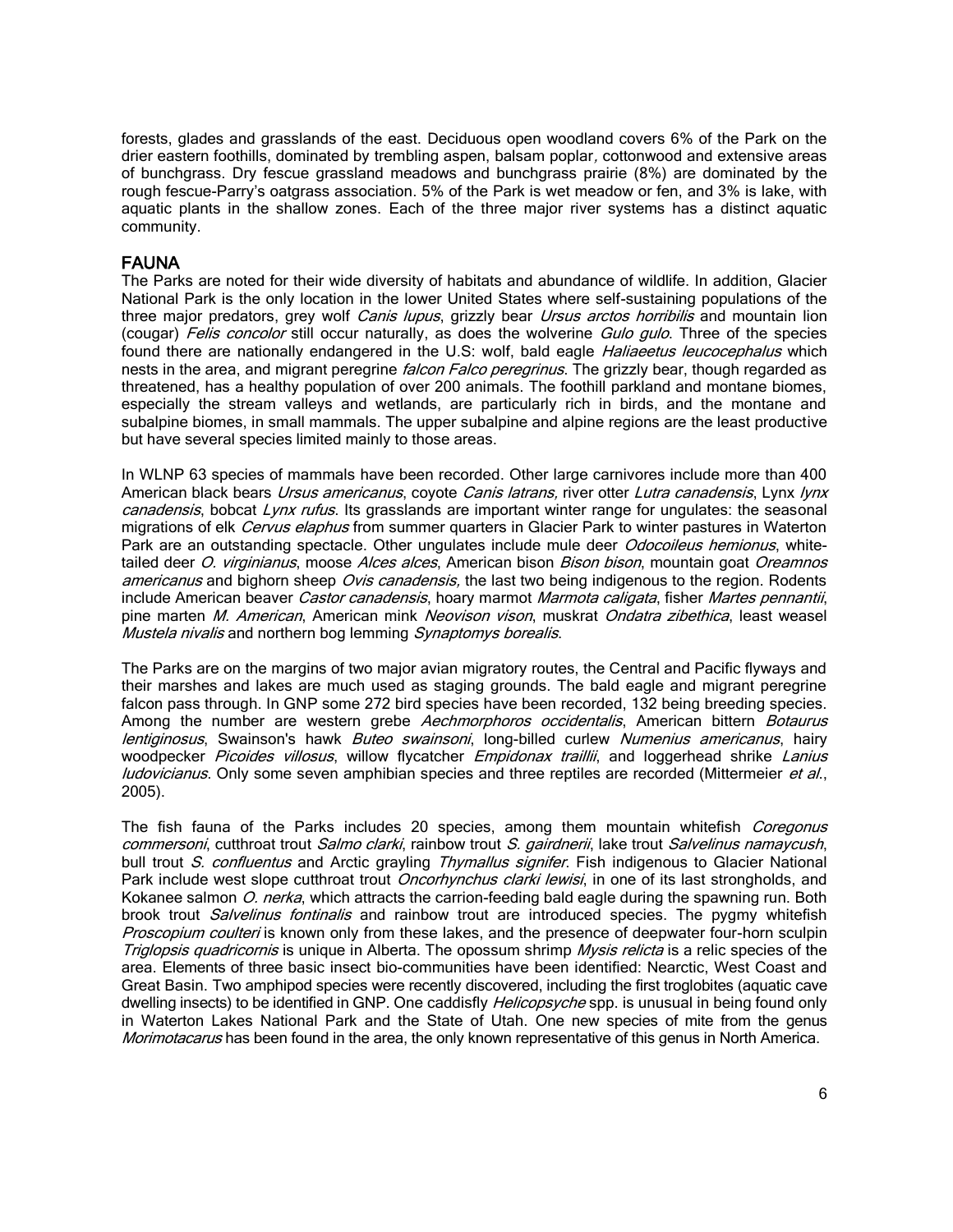#### CONSERVATION VALUE

The International Peace Park is in the centre of a mountain chain extending from the Brooks Range in Alaska to the southern United States and on the headwaters of rivers flowing into three oceans. Glacier Park is the only location in the lower states where major predator populations of wolves, bears and cougars still occur naturally. It contains superlative natural phenomena such as the Lewis Overthrust, displayed in both parks, Precambrian formations with six species of fossil algae, many rare plant species at the limits of their geographical range, and mountain scenery of exceptional natural beauty. The site contains two UNESCO Biosphere Reserves.

### CULTURAL HERITAGE

Waterton Lakes National Park is archaeologically important: 212 sites have been found, with twelve dating from over 10,000 years ago - the highest density of archaeological sites of any small valley system in the northern Rocky mountains (Reeves, 1971). In Glacier Park a number of prehistoric sites are known, some dating back to 3,000 BP. The area has been used and passed through by peoples of the Blackfeet, the Salish and the Kootenai, also the Kalispel, Flathead, Shoshone and Cheyenne tribes. The massif of Chief Mountain, 8 km south of the international border, is both a spiritual site and a symbolic landmark to the Blackfeet people who controlled the plains east of the mountains from the 18th century. The remoteness of the area plus the presence of the strong Blackfeet confederacy effectively prevented exploration of the area by Europeans until the late nineteenth century.

A Hudson Bay Company surveyor recorded the first observation of Chief Mountain in early 1793. French and English trappers came later in search of beaver pelts. During the 19th century there were a number of expeditions. Settlement and cattle ranching began in the Waterton Lakes area in the 1880s. The tribes were persuaded onto reservations and in 1895 the east side of the future Park was sold by a Blackfeet chief to the government. The Great Northern Railroad crossed just to the south of Glacier in 1891, bringing settlers and miners, and encouraging tourist use of the mountains. Numerous early homesteads, mineshafts, timber and oil operations and early park buildings remain: many of the structures in Glacier Park are listed on the National Register of Historic Places. Concern for the protection of the area led to the creation of Waterton Lakes Forest Park in 1895. The 80km Going-tothe-Sun highway, built between 1921 and 1932, is an impressive monument of early 20th century road engineering, and is listed as a National Historic Road.

### LOCAL HUMAN POPULATION

In 2003 Waterton had a permanent population of 60 people and a high summer population of about 2,250. Waterton Lakes Park is bordered to the north and west by forests. Privately-owned ranchlands, grazing leases, and the Blood Indian Tribal Reservation lie to its north and east. Tourism, mainly in the surrounding buffer zone, is the main source of income, but livestock raising and harvesting forest resources are also important. Historically, local ranchers have supported the Park and the Canadian Nature Conservancy is now supporting ranchers in order to preserve an 11,000ha buffer zone (Mittermeier et al., 2005). Glacier National Park had a population of 50 including Park and hotel staff (PCA, 2004). It is bordered by several villages, the combined population of which may exceed 2,000 and is growing. The relative prosperity of the Flathead valley region is attributable to the permanent residents attracted to the neighbourhood of the Park. The town of Columbia Falls is 20 km southwest, the Piegan Blackfeet tribal reservation is just east and the town of Browning 20km east of the Park.

### VISITORS AND VISITOR FACILITIES

Waterton Lakes National Park: The Park is open year round and a total of 406,081 visitors was recorded in 2002, rather over the average of 306,000 for the last decade, and an increase of 6% on 1995 (PCA, 2004). There are 210 km of trails, 391 auto campsites, 9 back-country campgrounds and group tent areas, stables, boat docks and a golf course. An archive of historic records and photographs is kept at the visitors' reception centre and a number of interpretive display centres are located throughout the Park. Activities include swimming and boating, golfing, riding, cycling, fishing, cross-country skiing, and snowshoeing. The town of Waterton provides most needed facilities,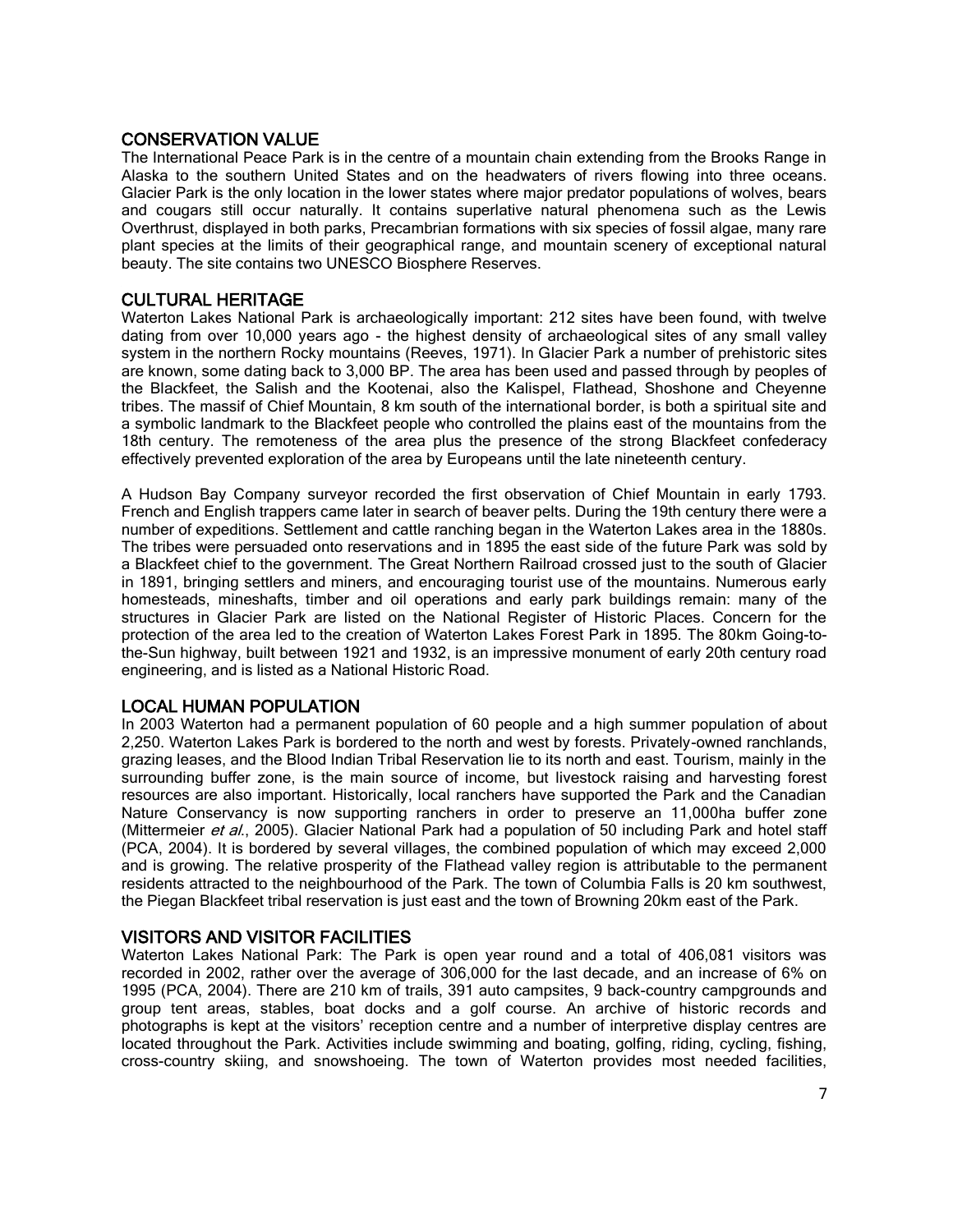including 1,300 visitor places in 24 lodges with 415 units, hotels and motels. Five leased concessions provide visitor services. Road access is good. There are airports at Lethbridge, 128km northeast and Calgary, 254km north.

Glacier National Park: The Park was originally opened for tourism by the Great Northern Railroad in 1891 which built a network of tourist chalets in 1895. Visitor numbers are consistently high: 1,905,681 people visited the Park in 2002 (PCA, 2004), most from the region, but also a large number from outside the U.S. The iconic Going-to-the-Sun Road completed in 1932 is to be preserved as a national monument. There are 8 park entrances, 1,202km of maintained roads, and 1,168km of foot and horseback trails cross the area. The Park has 1,700 visitor places in hotels and cabins in the nearby towns and 500-540 lodging units plus two back-country chalets in the Park; also 1,021 auto campsites and 65 back-country campgrounds. New lodges are being built the Park's gateway communities. Interpretive services have been provided since 1929. There are three visitor centres along the scenic road: at St Mary on the east, at Logan Pass in the middle and at Apgar on the west, and two museums, the Discovery Center being on the west side of the park. There are guided bus tours and a very wide range of activities as at Waterton Lakes Park, but also including scenic air tours, mountaineering, snow-mobiling, cycling, boating, rafting and underwater diving. Both private overflights and personal boating are banned. However, many areas are accessible only in summer. Road access is good and there is an airport at Kalispell 50km southwest.

#### SCIENTIFIC RESEARCH AND FACILITIES

Waterton Lakes National Park: The earliest naturalists to visit the area were Captain Thomas Blakiston with the Pallisder Expedition in 1857-60, the American naturalist Elliott Coues in 1875, and George Dawson of the Geologic Survey of Canada. In 1895 and 1922-23, field work was carried out and collections made by the National Museum of Canada. The accessibility, prominence and disjunction in age between the layers of the Lewis Overthrust on the international border has given rise to important geological studies. After 1938, management-oriented scientific investigation increased, with emphases on limnology, wildlife management, ecology, pedology and archaeology by agencies such as the Canadian Wildlife Service. Establishment as a Biosphere Reserve in 1979 prompted further research. Current work aims to restore, protect, enhance and monitor endangered or threatened populations of grizzly bears, bull, cutthroat and rainbow trout and aquatic invertebrates. No research facilities currently exist but limited accommodation for researchers is available. Archives, specimens and a small reference library are maintained. Waterton Lakes and Glacier National Parks are moving toward similar geographical mapping systems, and air and water monitoring programs.

Glacier National Park: Much individual research was done before the 1960s when a formal research program was begun which accelerated with the Park's designation as a Biosphere Reserve. The aim of many projects was to establish criteria for conservation, management, or restoration of natural ecosystems, and threatened species. Current studies by Park ecologists, involving joint projects from both parks, include geology and glaciology, climate change and glacier retreat, the ecology of gray wolves, mountain goats, wintering ungulates, pine martens and grizzly bears, including the influence of people on their behaviour and ecology. Other subjects are whitebark and limber pine ecology, forest succession following mountain pine beetle *Dendronotus ponderosae* infestation and wildfire, the effect on woodpecker populations of pine beetle infestation, high elevation entomology, the movements of bald eagles, snow algae, aquatic ecosystems, amphibians, benthic invertebrates, the genetics, population and distribution of west slope cut-throat trout, the impact of Kokanee salmon and man on the chemistry and bacteriology of McDonald Creek, larvae of stonefly genera, post-fire burn assessment, the impact of fire on recreation, and trauma in victims attacked by grizzly bear.

In both parks, research supports management. There is ongoing monitoring of air and water quality, vertebrates, amphibians, climate change, glaciers and streamflow. The West Glacier Park Headquarters provides temporary facilities for research and visiting scientists. There is a research library and an expanding database closely linked with park management and with a number of the monitoring programs being conducted in the Park. Cooperating institutions include the U.S. Geological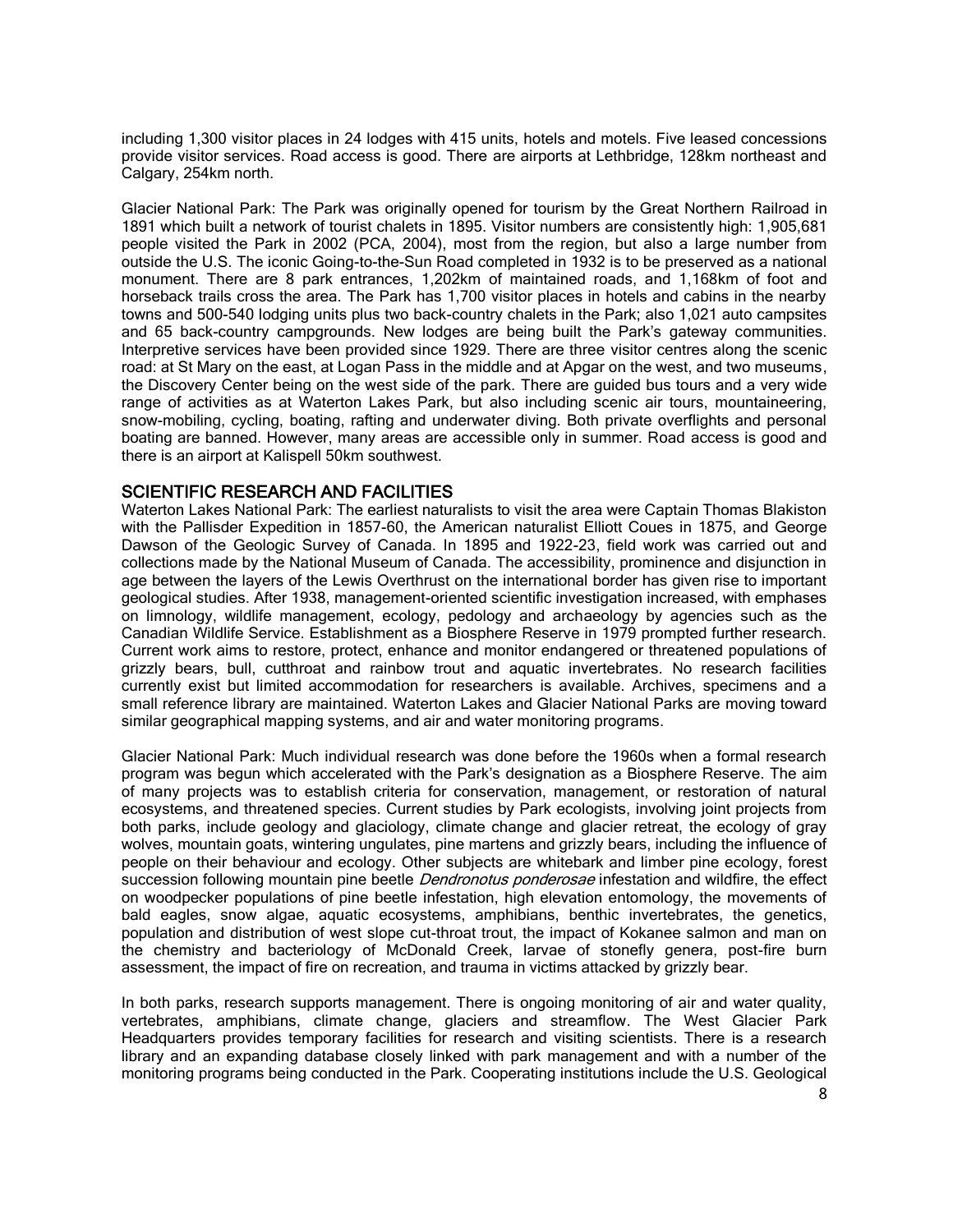Survey, the Flathead Lake Biological Station and the Rocky Mountains Ecosystems Studies Unit of the University of Montana in Missoula, to facilitate park science; also the Glacier Institute at Kalispell which offers college-level summer and winter courses. Its Crown of the Continent Learning Center at West Glacier is linked with the University of Montana and with local agencies and tribes, to provide a support infrastructure for scientific research. New projects include the Global Climate Change Research Program linked to the U.S.G.S. Northern Rocky Mountain Science Center in Bozeman, Montana. Both parks run programs of student education and public awareness and maintain extensive archives.

## MANAGEMENT

Waterton Lakes National Park: Parks Canada administers the area largely as a wilderness or natural environment under the National Parks Act of 2000 and the Parks Canada Agency Act of 1998 through the Agency's Guiding Principles and Operational Policies. Initially, despite its status as a Forest Park, the area was an unprotected working forest where, by 1905, more than half had been reserved for petroleum development (Lothian, 1976). But since the creation of Waterton Lakes Dominion Park in 1911 (originally 3,500 a but enlarged in 1914 to 109,556ha) it has been largely free of commercial resource extraction. Logging, grazing, and commercial fishing are not permitted; power boats are permitted only on designated lakes. A Tourism Strategy was published in 1999 and an ecosystembased General Management Plan in 2000. This preserves the ecological integrity as wilderness of 84% of the area. It zoned the Park for five different levels of land use: Class I: areas of highest protection; Class II (48.2%), wilderness; Class III (43.6%), natural environment; Class IV, recreation and Class V visitor services. Management objectives, policies and plans for the two parks are similar: since 2001 interagency management has been coordinated by the Crown of the Continent Ecosystem Managers Partnership. Cooperative projects with the U.S. National Parks Service include staff exchanges, joint staff meetings and training sessions, combined interpretive programs and mutual assistance. In 2002 the Canadian government suggested expanding the Park over Akamina/ Kishinena Provincial Park and the Flathead Provincial Park in British Columbia, if granted support by the Province and Kootenay First Nation. Corridor connection with the northern Rocky Mountain parks will be essential to preserve the survival of the large carnivore ecosystems.

Glacier National Park: This is managed under the several national acts governing the National Park Service. It is one of the most intensively managed parks in North America. A detailed ecosystembased 20-year General Management Plan by the National Park Service was adopted in 1999, with statements and guidelines for management; a Commercial Services Plan was adopted in 2004 (PCA, 2004). Over 95% of the Park is to be managed as wilderness, with the remainder managed as natural area. A visitor management plan is incorporated in the General Management Plan for both Parks. It divides the Park into four zones for tourism: Visitor Service, Day-Use, Rustic and Back-country. No visitation is allowed in certain sensitive areas, and use of much of the Park is monitored and regulated. Development is restricted, and confined to the road corridors and wastewater treatment plants. Restrictions have already been placed on building in the major valleys east and south of the Park. The two managements regularly exchange data and staff, as well as undertaking joint research project, and a Transboundary Planning and Management Program has been started. In 2010 a Memorandum of Understanding and Cooperation on Environmental Protection, Climate Action and Energy was signed by the Premier of BC and the Governor of Montana with representatives of the Ktunaxa Nation and Confederated Salish and Kootenai tribes. This was especially to ensure transboundary protection of the Flathead River basin from exploitation for oil, coal, gas and other minerals. However the Act instituting the International Peace Park states that where administration, promotion and development are concerned, the area within the United States is to be known as Glacier National Park, and remains the responsibility of the National Parks System (Saussay, 1980). The park has a comprehensive monitoring program, and both parks monitor water quality, ecological processes, threatened species including amphibians, the effects of climate change, visitor use, and (GNP) the condition of glaciers.

### MANAGEMENT CONSTRAINTS

Waterton Lakes Park: Though incomparably rich, the area is developing and the Park is at risk of becoming an ecological island. It contains a heavily-used resort town and one interstate and two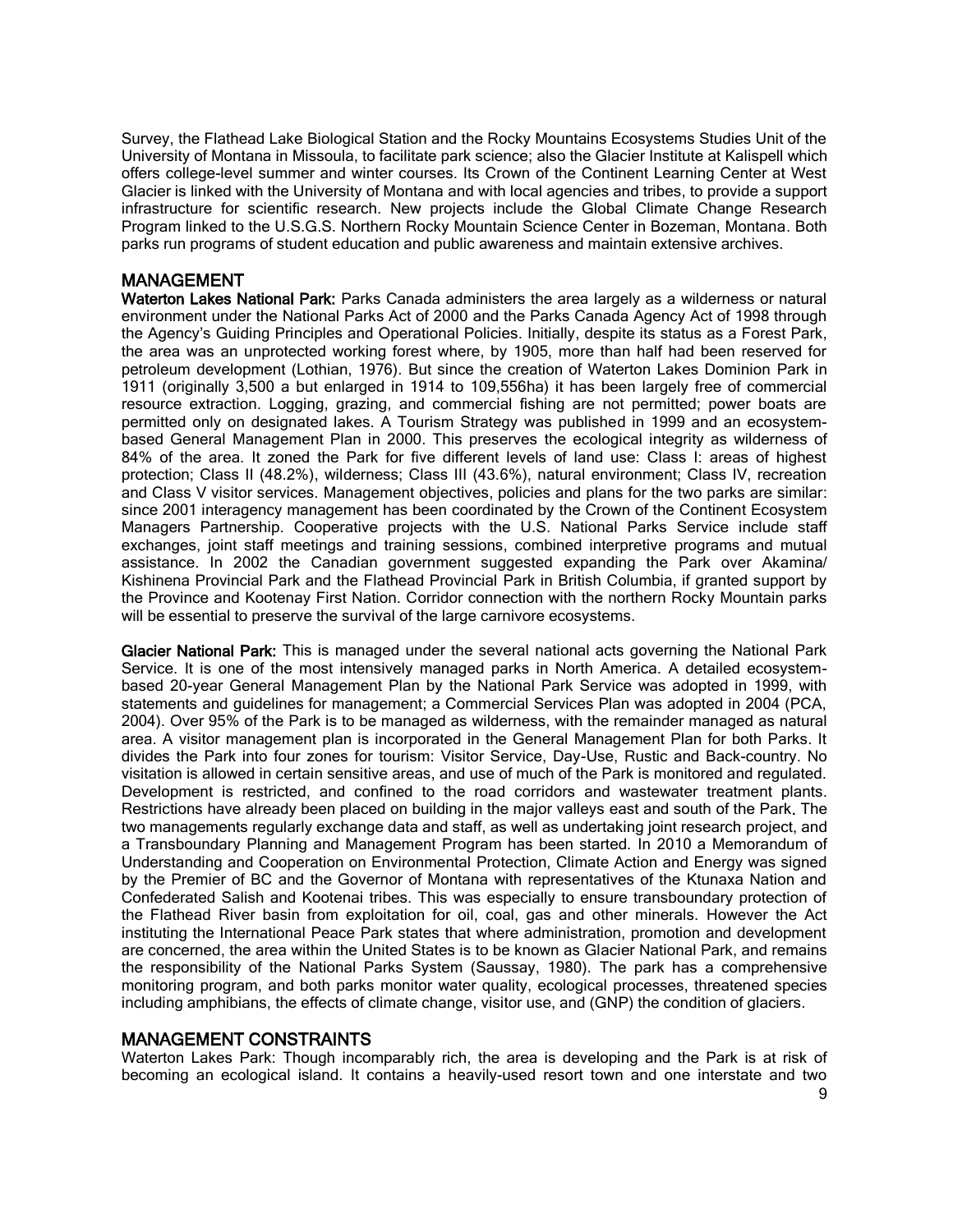provincial highways give access, one bisecting the eastern end of the Park. The Blood Indian Band has a timber reserve of 1,684ha on the east side, which is not parkland. The Park is too small to be a self-contained ecological unit, and there is some conflict with poaching along boundary areas. British Columbian logging up to the north boundary has caused stream siltation. Gas wells occur close to Waterton, disrupting wildlife habitat and there are proposals to build resorts and summer houses just beyond the park boundaries. The Waterfront Project aims to secure an adjacent lakeside 14,100ha from development. To control these proposals the exercise of land use regulations must be enforced.

Glacier National Park: The Federal State of the Parks report to Congress in 1980 rated Glacier at that time the fourth most seriously threatened park (out of 300) in the United States. Critical issues include regulating traffic on the Going-to-the Sun road, prohibiting watercraft on lakes, overflight tours and preservation of historic service buildings; also pollution by adjacent industries, logging and development on the boundaries and on the floodplain of Divide Creek. For years there was excessive fluoride emission from a nearby aluminium reduction plant and monitoring continues, as it does for logging, oil and methane extraction near the Park boundaries. A proposed open-pit coal mine at Cabin Creek in south-east British Columbia, 14 km from the boundary, was stopped in 2004 after arbitration by the International Joint Commission (PCA, 2004). Increasing winter use and recreation, poaching and growing numbers of residents along the boundaries all affect the movement of wildlife.

Other problems include conflicting alternative management approaches in the adjacent Blackfeet Reservation and on British Columbia provincial forest land, control of exotic weeds, pest management, campground rehabilitation and problem bear relocation. Bear kills while foraging spilt grain along the railroad are being reduced within the Great Northern Environmental Stewardship Area (PCA, 2004). The suppression of the natural fire regime for 75 years until the 1990s is now seen to have damaged the sustained health of the ecosystem: 10% of the west side of the Park burned in 2003. A revised fire management plan, which allows natural fires to occur, is now being followed. Natural disasters such as flooding, avalanches, landslides, windstorms and mountain pine beetle infestation are constant hazards. Under a Vital Signs Monitoring Program in the Rocky Mountain network, long term comparative monitoring was initiated in 2003. The rise in temperatures may prove the severest threat to the future of the Park's glaciers and alpine zones, which are shrinking.

### **STAFF**

Staff totals for the Peace Park in 2003 were 153 full-time, 10 part-time, 410 seasonal and 109 others. Waterton Lakes National Park staff under the Field Unit Superintendent was 36 full-time, 5 part-time, 30 seasonal employees + 77 volunteers & students, in four divisions, Administration, Resource Conservation, Visitor Services and Technical Services.

Glacier National Park staff under the Park Superintendent was 117 full-time, 5 part-time, 380 seasonal and 32 other employees in 2003 in Administration, Facility Management, Interpretation, Resource Management, Visitor Services and Concession Services, and at eight entry points. There were then 100 seasonal volunteers and 750 concession employees. The staffs of both are highly trained, and expert assistance is available from several sources (PCA, 2004).

#### BUDGET

Waterton Lakes Park: CAN\$4,104,000 in 2003 for operation, maintenance and salaries (PCA, 2004). Glacier Park: US\$11,103,000 in 2003, for operations, park restoration and improvement program and construction. (PCA, 2004). Both parks suffer a perennial shortage of funding.

#### LOCAL ADDRESSES

The Superintendent, Waterton Lakes National Park, P.O.Box 50, Waterton Park, Alberta, T0K 2M0. The Park Superintendent, Glacier National Park, P.O.Box 128, West Glacier, Montana 59936. U.S.A.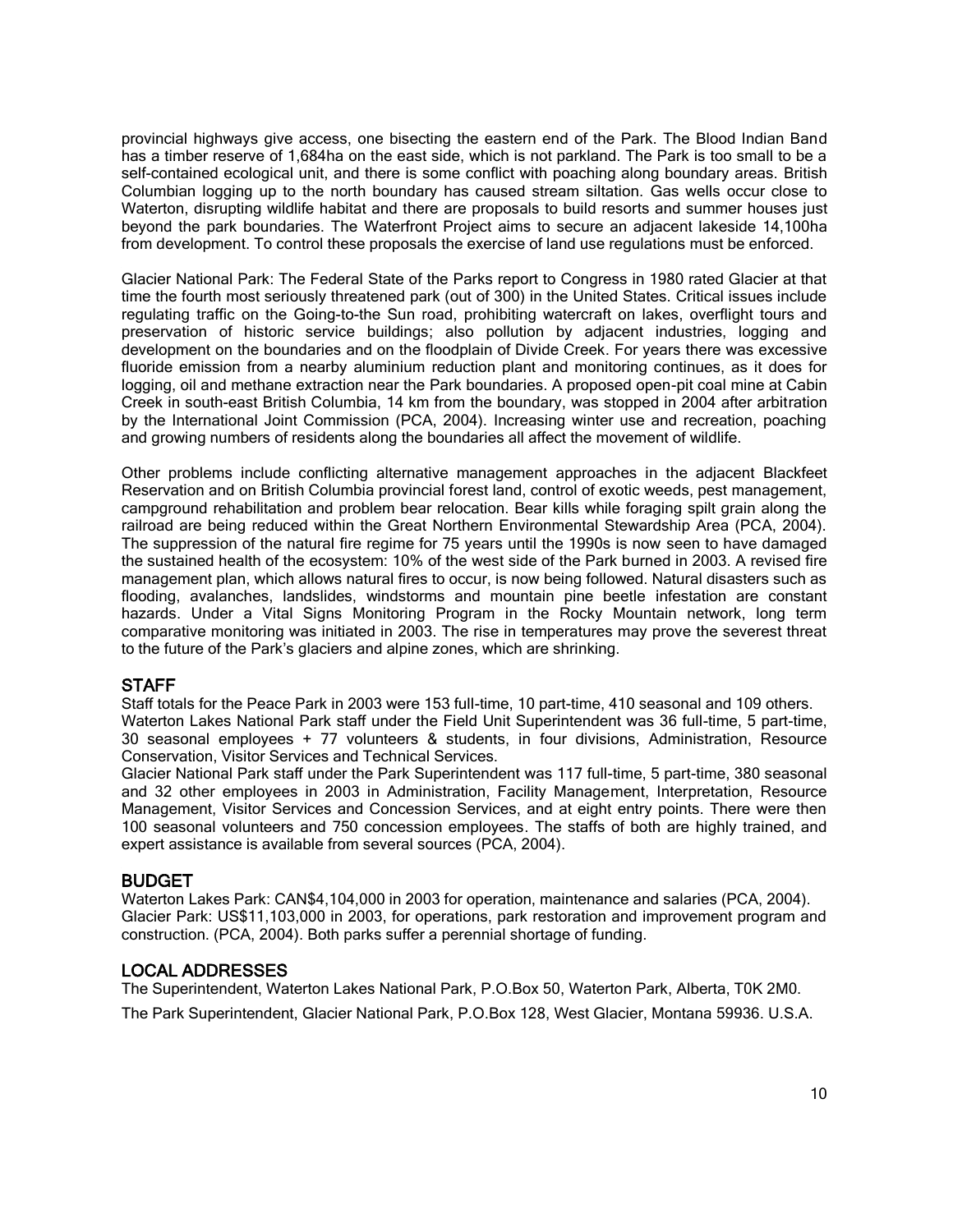#### **REFERENCES**

The principal sources for the above information were the original nominations for World Heritage status.

#### Waterton Lakes National Park:

Alt, D. & Hyndman, D. (1973). Rocks, Ice, and Water: The Geology of Waterton-Glacier Park. Mountain Press Publishing Co., Missoula, Montana.

Anderson, R. (1938). *Investigation of Wildlife Conditions in National Parks (Waterton Lakes, Banff,* Jasper) in the Province of Alberta. Canadian Wildlife Service Technical. Report CWS-2-38. 16 pp.

Anderson, R. & Donald, D. (1976). Limnological Survey of Waterton Lakes National Park. Part 1 (44 pp); Part 2 (149 pp); Part 3 (124 pp); Part 4 (139 pp); Part 5 (192 pp); Part 6 (63 pp). Canadian Wildlife Service, Calgary, Alberta.

Argus, G. & White, D. (1978). The Rare Vascular Plants of Alberta. Botany Division, National Museum of Natural Sciences, Syllogeus Series No. 17, Ottawa, Ontario. 47 pp.

Baird, D. (1969). Waterton Lakes National Park. Lakes Amid the Mountains. Geological Survey of Canada Misc. Report 10. Queen's Printer, Ottawa.

Brady, K.,Bull, G. & McDonald, B. (1975). Resources Analysis and Recommendations for Management Planning - Waterton Lakes National Park.

Currier, J. (1952). Limnological Study of Waterton lakes, Waterton Lakes National Park, Alberta, with Special Reference to Lake Trout and Common Whitefish. Canadian Wildlife Service Rp't CWS 1028.

Environment Canada (1992). Waterton Lakes National Park: Management Plan. Environment Canada, Canadian Parks Service, Western Region. 104 pp.

Getty, A. (1972). The History of Waterton Lakes National Park: 1800-1937. (Revised 1972). Manuscript on Park Files, Waterton Lakes National Park. 346 pp. (unpublished).

Governments of Canada & United States (1993). World Heritage Nomination. Documentation on Waterton-Glacier International Peace Park.

---------- (1994).World Heritage List Nomination of Waterton-Glacier International Peace Park. 86 pp. + annexes.

---------- (1985). World Heritage Nomination. Documentation on World Heritage Properties (Natural).

Hamer, D., Herrero, S. & Brady, K. (1985). Studies of the Grizzly Bear. Waterton Lakes National Park. Final Report. Parks Canada Contract WR 149-83. University of Calgary, June 1985; 103 pp.

Kuchar, P. (1973). Habitat Types of Waterton Lakes National Park. National and Historic Parks Branch, Dept. of Indian and Northern Development, Govt. of Canada; 300 pp.

Kuijt, J. (1982). A Flora of Waterton Lakes National Park. University of Alberta Press, Edmonton, Alberta; 684 pp.

Lopoukhine, N. (1970). Forest Types and Related Vegetation of Waterton Lakes National Park, Alberta, 1968. Forest Management Institute Information Rpt./ National Forest Survey Report No. 3, Canadian Forest Service, Ottawa. 35 pp. + maps.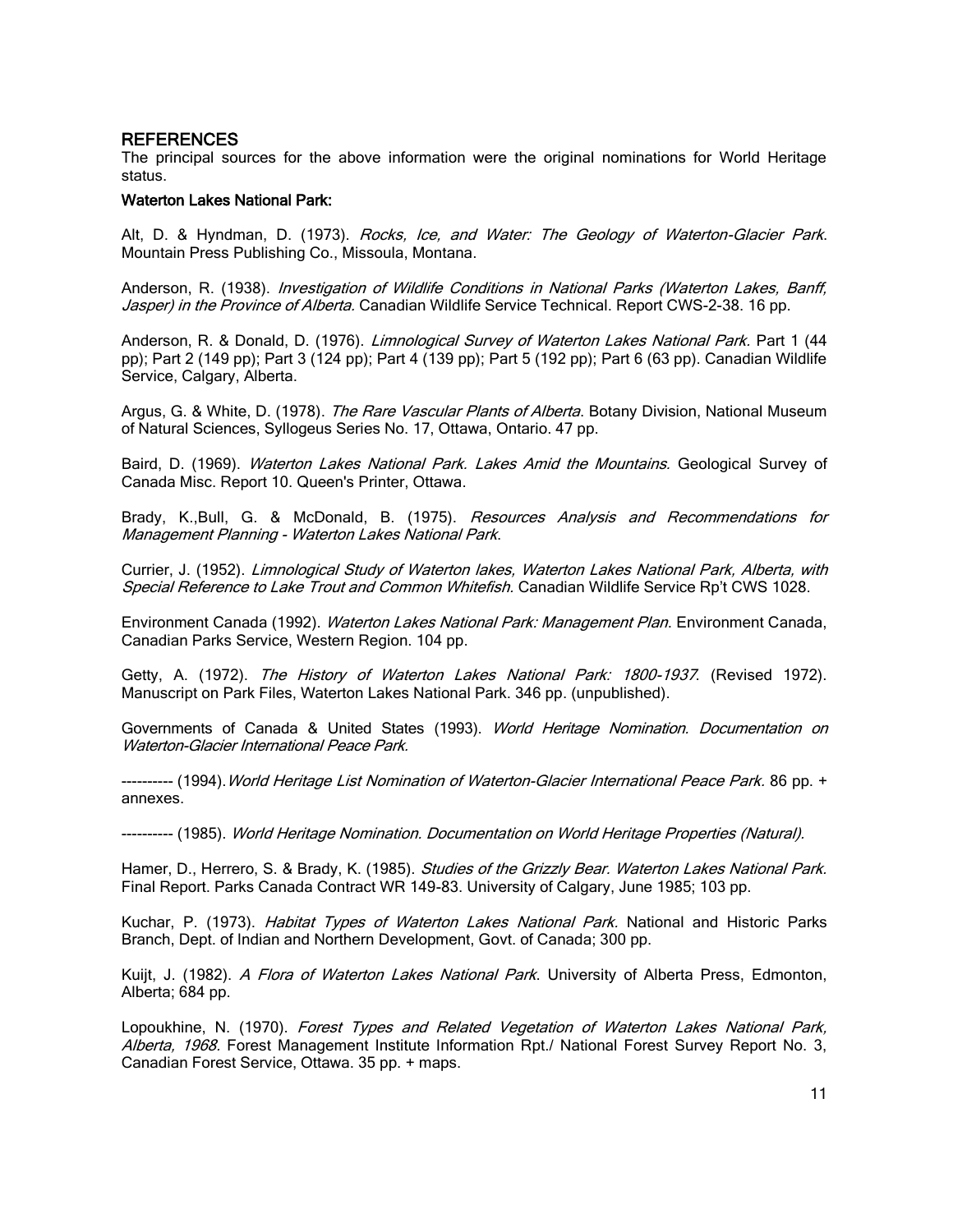Nielson, P. (1973). Mammals of Waterton Lakes National Park. Canadian Wildlife Service, Edmonton, Alberta. 176 pp.

Ogilvie, R. (1963). *Ecology of the Forests of Rocky Mountains of Alberta*. Can. Dept. Forest, Research Branch Report 2462, (unpubl.). 57 pp.

Parks Canada Agency (PCA) (2004). Periodic Report on the Application of the World Heritage Convention. Section II. Report on the State of Conservation of Waterton-Glacier International Peace Park. Parks Canada Agency, Ottawa.

Parks Canada, Western Region (1978). Waterton Lakes National Park - Park Management Plan.

Reeves, B. (1971). An Archaeological Resource Inventory of Waterton Lakes National Park and Preliminary Archaeological Report for 1971. National Historical Parks and Sites Branch, Parks Canada, Dept. of Indian and Northern Affairs, Ottawa; 143 pp., tables, figures.

Seal, K., Watt, R. & Brady, K. (1984). Resource Description and Analysis. Waterton Lakes National Park. Parks Canada, Western Region. Vol. I: 454 pp; Vol. II: 108 pp.

Shaw, R. & On, D. (1979). Plants of Waterton-Glacier National Park, Mountain Press Publishing Co., Missoula, Montana.

Sharp, P. (1973). Birds of Waterton Lakes National Park, Canadian Wildlife Service, Edmonton, Alberta; 347 pp.

Stelfox, J. (1978). Seasonal Distribution of Rocky Mountain Bighorn Sheep in Canadian National Parks, 1966-1972. Canadian Wildlife Service, Edmonton, Alberta, 149 pp.

Stringer, P. (1969). An Ecological Study of Grasslands at Low Elevations in Banff, Jasper and Waterton Lakes National Parks. Unpublished PhD Thesis, Edmonton, University of Alberta.

Strong, W. & Leggat, K. (1981). *Ecoregions of Alberta*. Alberta Department of Energy and Natural Resources, Resource Evaluation and Planning Division. Technical Report No. T14, Edmonton, Alberta. 64 pp + map.

Trottier, G. (1977). Vegetation Change in Response to Protection from Grazing in the Fescue Grassland of Waterton Lakes National Park. Canadian Wildlife Service, Edmonton, Alberta. 54 pp.

#### Glacier National Park

The principal source for the above information was the original nomination for World Heritage status. A research library and general references for Glacier National Park total has over 10,000 accessions plus 16,000 photographs on geological, biological and historical subjects.

Alt, D.,Buchholtz, C. Gildart, B. & Franson, R. (1983). Glacier country: Montana's Glacier National Park, Montana Geographic Series, Vol. 4, Montana Magazine, Helena, Montana.

Ellis, B, Stanford, J. et al. (1992). Monitoring of Selected Lakes in Glacier National Park from 1984 -1990. Open-file Report 129-92. National Park Service, West Glacier, Montana / Flathead Lake Biological Station, University of Montana.

Flath, D. (1984). Vertebrate Species of Special Interest or Concern. Montana Department of Fish, Wildlife, and Parks, Helena, Montana.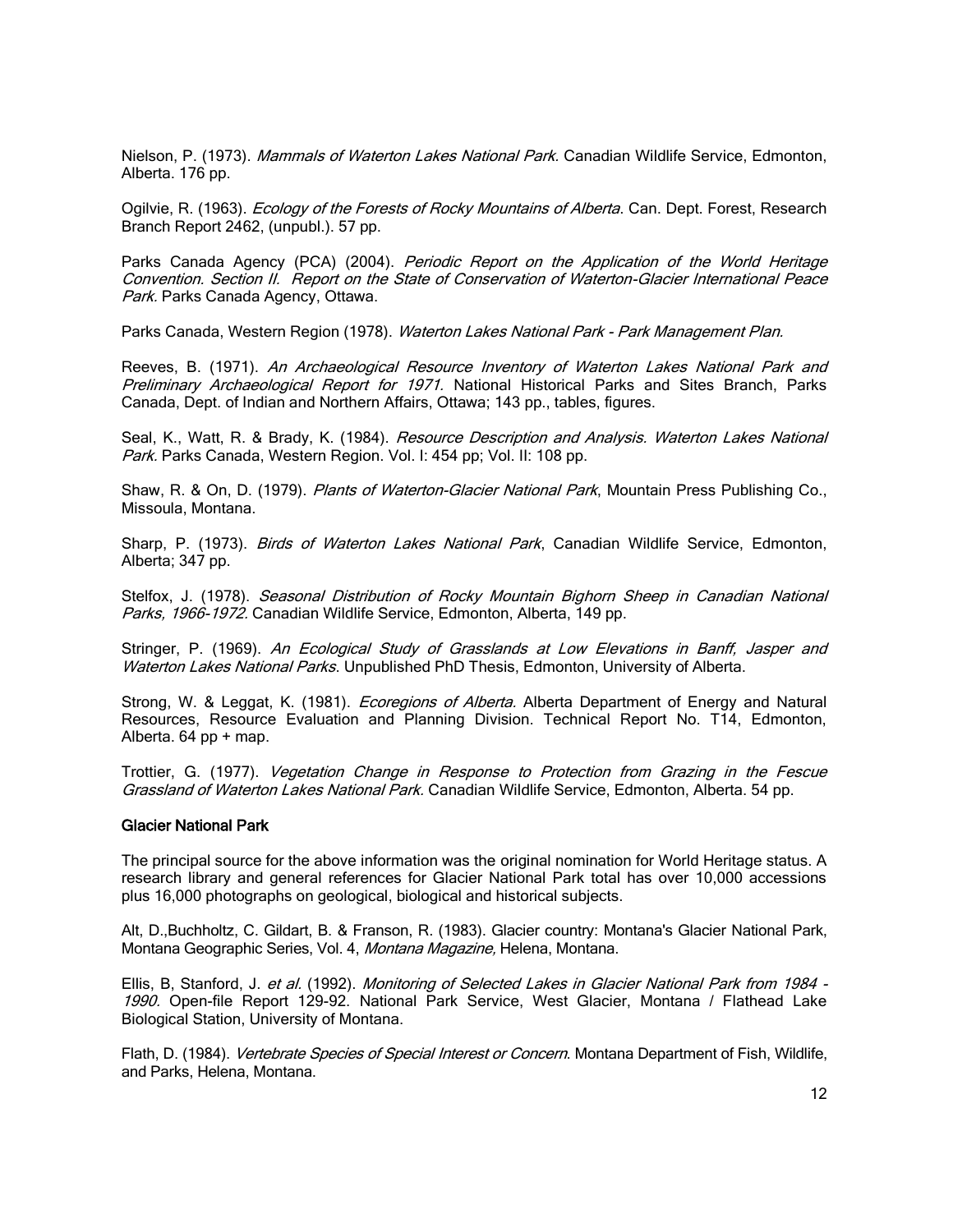Habeck, J. (1970). *Vegetation of Glacier National Park.* Department of Botany, University of Montana, Missoula, Montana.

Hintzen, P. (1982). *Fishing Glacier National Park*. P. M. Hintzen, Adelphi, Maryland.

Horodyski, R., (1983). Sedimentary geology and stromatolites of the middle Proterozoic Belt Supergroup. Glacier National Park, Montana, Precambrian Research 20:391-425.

Lesica, P. (1985). Checklist of Vascular Plants of Glacier National Park. Montana Academy of Sciences, Vol. 44, Monograph No. 4.

McArthur, K. (1979). The Behavior of Grizzly Bears in Relation to People in Glacier National Park: a Literature Review. Glacier National Park, West Glacier, Montana.

Martinka, C. (1982). Wildlife Management in Glacier National Park, a Historical Perspective. Paper presented at the International Peace Park and Biosphere Reserve Symposium, Kalispell, Montana.

Mattson, U. & Ream, R. (1980). Wolf Ecology Report. Glacier National Park, West Glacier, Montana.

Mittermeier, R., Kormos, C., Mittermeier, C., Gil, P., Sandwith, T. & Besançon, C. (2005). Transboundary Conservation. A New Vision for Protected Areas. CEMEX- Agrupación Sierra Madre-Conservation International, Mexico. 372 pp.

National Park Service (1983). Natural Resource Management Plan and Environmental Assessment, Glacier National Park.

--------- (1983). Statement for Interpretation and Visitor Services, Glacier National Park.

---------- (1984). Research Project Schedules, Glacier National Park.

---------- (1984). Draft Statement for Management, Glacier National Park.

---------- (1987). A Management Strategy for Glacier National Park.

---------- (2005). Glacier National Park. Historical Review.

Parks Canada Agency (PCA) (2004). Report on the State of Conservation of Waterton-Glacier International Peace Park. Periodic Report on the Application of the World Heritage Convention, Section II. Parks Canada Agency, Ottawa.

Raup, O., Earhart, R., Whipple, J. & Carrara, P. (1983). Geology Along Going-to-the-Sun Road, Glacier National Park. Glacier Natural History Association, West Glacier, Montana.

Ross, C. (1959). Geology of Glacier National Park and the Flathead Region, North-western Montana. U.S. Geological Survey, Professional Paper 296. Government Printing Office, Washington, D.C.

Saussay, C. (1980). Transfrontier parks. Onasylva 32 (127).

Shea, D. (1995). Glacier National Park Mammals: Field Checklist. Glacier Natural History Association, West Glacier, Montana.

---------- (1995). *Glacier National Park Birds: Field Checklist*. Glacier Natural History Association, West Glacier, Montana.